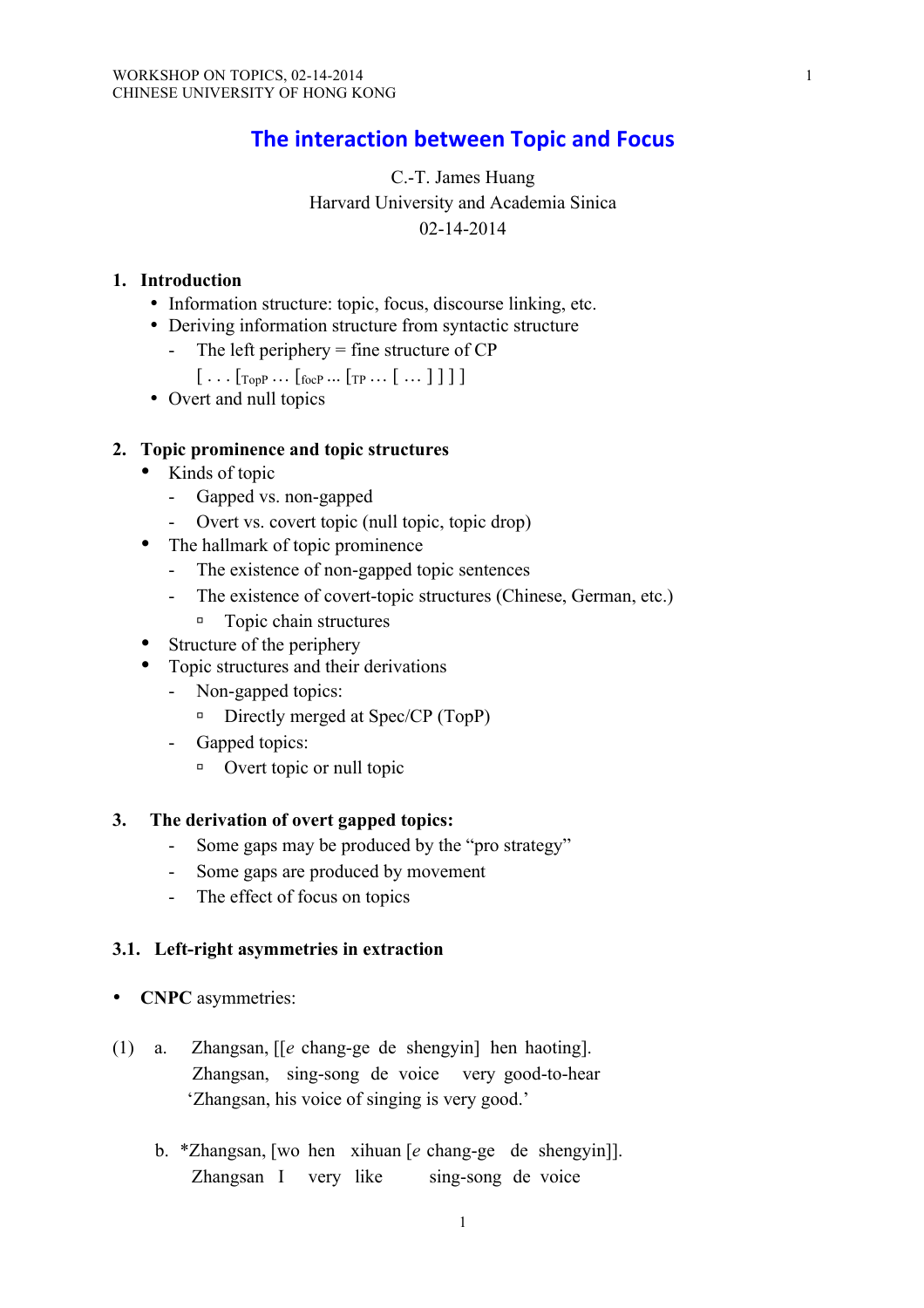'Zhangsan, I like [his] voice of singing.'

- c. Zhangsan, [*e* chang-ge de shengyin]i [wo hen xihuan *t*i]. Zhangsan sing-song de voice I very like 'Zhangsan, I like [his] voice of singing.'
- (2) a. Zhangsan, [[e xie de shu] bu shao] Zhangsan write de book not few Zhangsan, books that he has written are numerous.
	- b. \*Zhangsan, [wo nian le bu shao [e xie de shu]] Zhangsan I read le not few write de book Zhangsan, I have read many books that [he] has written.
	- c. Zhangsan, [e xie de shu]i [wo nian le bu shao *t*i] Zhangsan write de book I read le not few Zhangsan, I have read many books that [he] has written.
- (3) a. Zhangsan, [[ piping e de ren] bu shao] Zhangsan criticize de person not few Zhangsan, people who criticize [him] are numerous.
	- b. \*Zhangsan, [wo renshi hen duo [piping e de ren]] Zhangsan I know very many criticize de person Zhangsan, I know many people that criticize [him].
	- c. Zhangsan, [piping e de ren]i [wo renshi hen duo *t*i] Zhangsan criticize de person I know very many Zhangsan, I know many people that criticize [him].
- **LBC** asymmetries:
- (4) a. Zhangsan, [e baba ] hen youqian. Zhangsan, father very rich 'Zhangsan, [his] feature is very rich.'
	- b. \*Zhangsan, wo kanjian [e baba]. Zhangsan, I saw [his] father.
	- c. Zhangsan, [e baba]i wo kanjian le *t*i. Zhangsan, [his] father, I saw.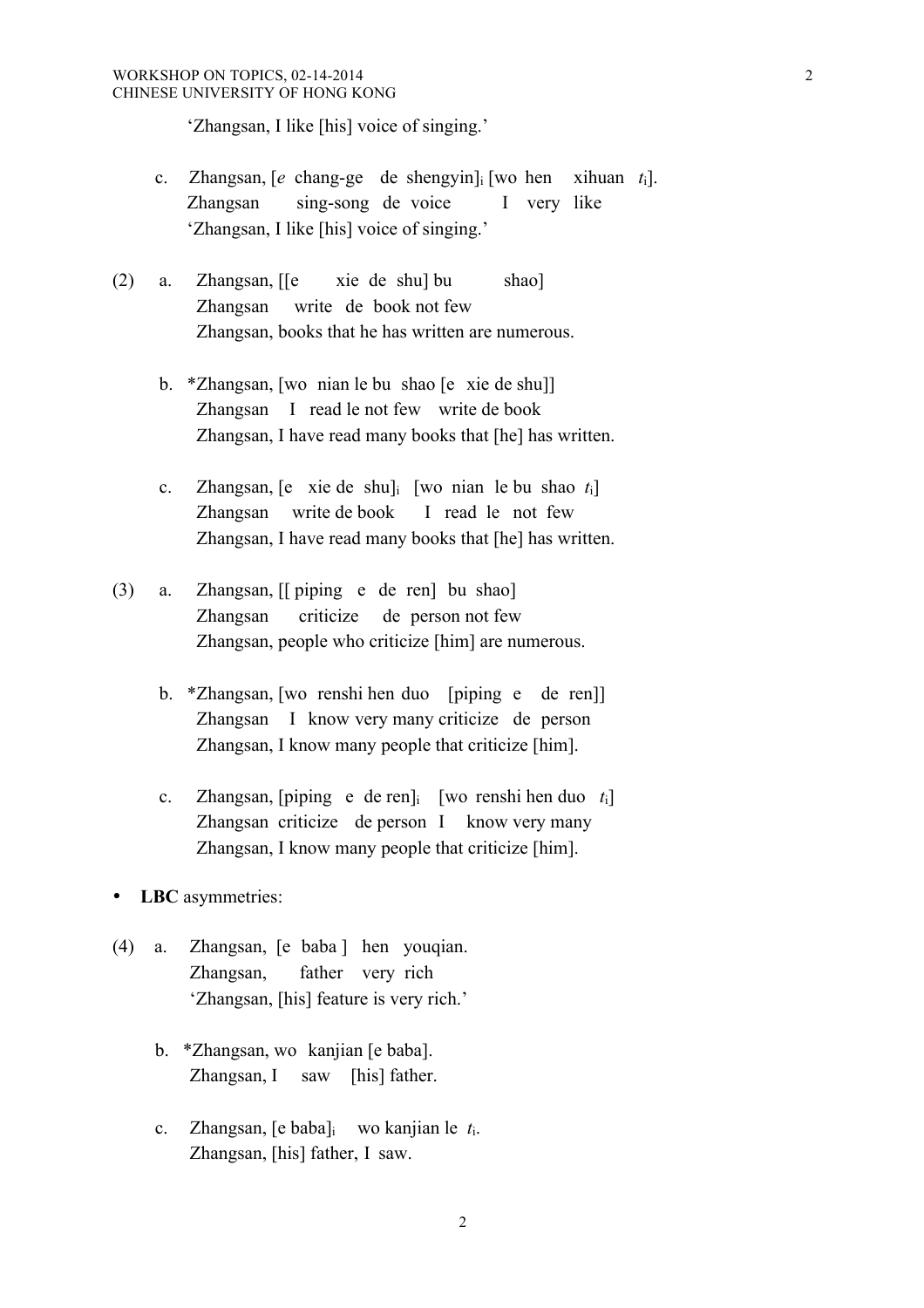- (5) a. nage nühai, [e yanjing] hen haokan. that girl, eyes very pretty. 'That girl, [her] eyes are very pretty.
	- b. \*nage nühai, wo xihuan [e yanjing]. That girl, I like [her] eyes.
	- c. nage nühai, [e yanjing]i, wo xihuan *t*i. That girl, [her] eyes, I like.
	- Notes on all of  $(1)-(5)$ :
		- There is a subject-object asymmetry in "extraction" out of an island into a topic position: extraction out of a subject island is ok, as shown in (a); but not from an object island, as shown in (b).
		- Extraction from an object island is possible, however, if the object is preposed before the subject , as shown in (c).
		- The asymmetry disappears if the gap is replaced by an overt pronoun: all of (a-c) are good.
		- Also: the asymmetries shown above w.r.t. topic structures obtains fully with relativization structures as well.
- CED (Adjunct Condition) asymmetries
- (6) a. Zhangsani, yinwei [ei] bu neng lai canjia wanyan, Lisi juede hen shiwang. Zhangsan because not can come join dinner Lisi feel very disappointed 'Zhangsan, because he could not attend the dinner, Lisi felt very disappointed.'
	- b. \*Zhangsani, Lisi yinwei [ei] bu neng lai canjia wanyan, juede hen shiwang. Zhangsan Lisi because not can come join dinner feel very disappointed
- Note on (6): The difference between (a) and (b) is whether the adjunct clause is before or after the main clause subject Lisi. Again, an overt pronoun in place of [e] shows no asymmetry.

### **3.2. Account of the left-right asymmetry**

An account of the asymmetry observed above was proposed in Huang (1984, 1989) that has the following features:

(7) a. Availability of pro: Chinese being a pro drop language. The null category [e] may originate as a PRO/pro that gets coindexed with the topic without movement.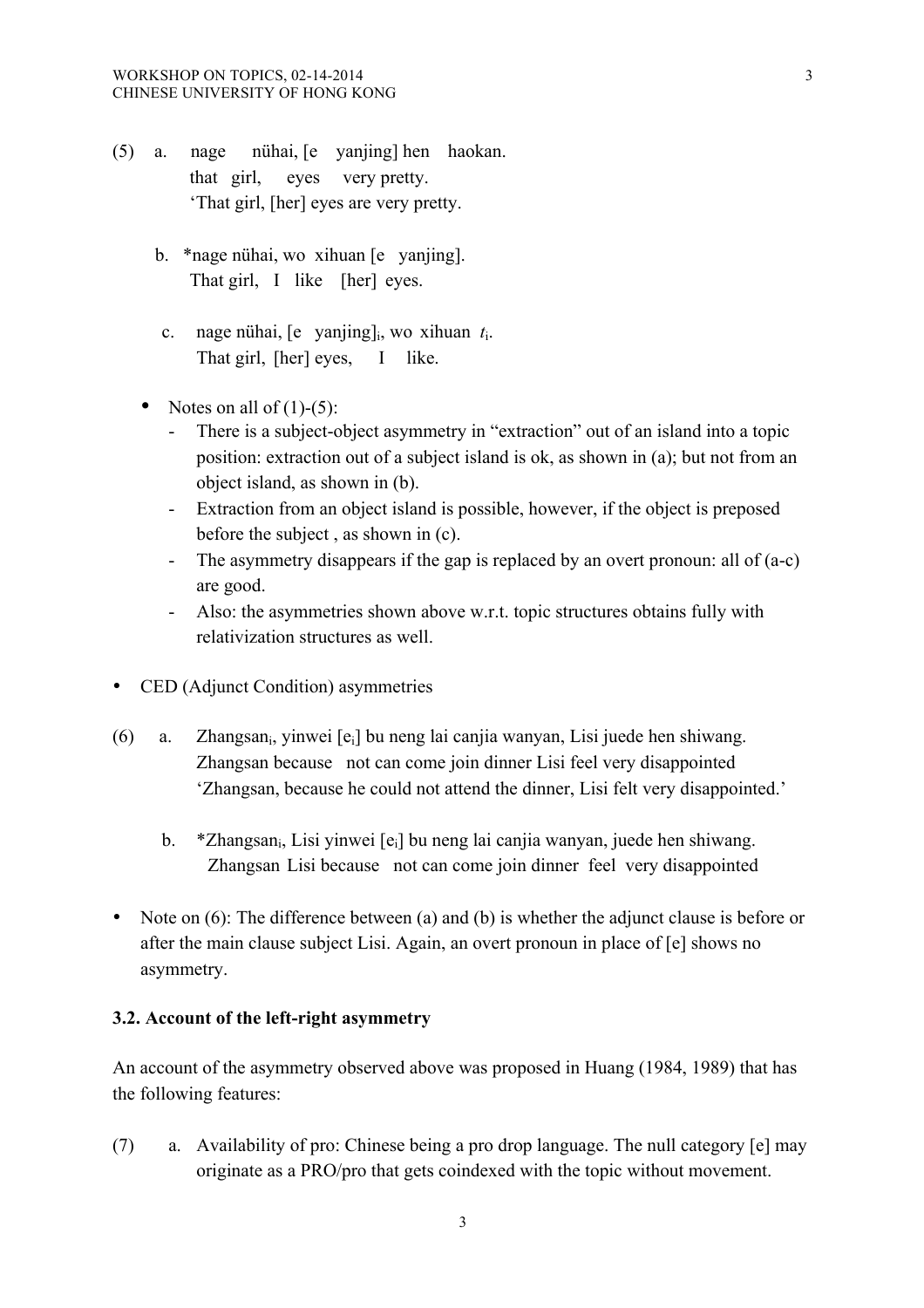b. The identification of PRO/pro is subject to a minimality requirement, i.e.: The GCR:

Co-index PRO/pro with the closest potential antecedent:

- c. The (a) and (c) sentences with apparent island violations are grammatical when Topic is directly merged at Spec of TopP, without movement, and is related to the main clause by coindexing with the closest available *pro* below.
- d. The (b) sentences cannot be obtained through this non-movement route, because the *pro* is located within a post-verbal constituent, too far to be coindexed with the topic.
- e. Since the movement option is also excluded by island constraints, the (b) cases are ill-formed.
- (8) The (a) and (c) cases:
	- (a) Topic, [[island pro 唱歌的聲音] 很好聽] **The Common**

(Coindex under GCR is  $OK:$  movement is blocked by CED/Subjacency)

(b) Topic, [我很喜歡 [island pro 唱歌的聲音] ]  $\mathbf x$   $\mathbf x$ 

(Coindex under GCR is blocked, too far; movement also blocked by CED/Subjacency)

(c) Topic, [[island pro 唱歌的聲音] 我很喜歡 ti ]  $\frac{1}{2}$  1

(Step 1 movement ok; step 2 coindex under GCR is OK)

- Implication of the above account: Movement *is needed* for derivation of sentences like the following:
- (9) Zhangsan, Lisi bu xihuan [e]. 'Zhangsan, Lisi does not like [e].'
- (10) Zhangsan, wo zhidao ni shuo-guo Lisi bu xihuan [e]. 'Zhangsan, I know you have said that Lisi does not like [e].'
	- These sentences cannot be derived by merging a Pro at [e] and coindexing it with the topic under the GCR.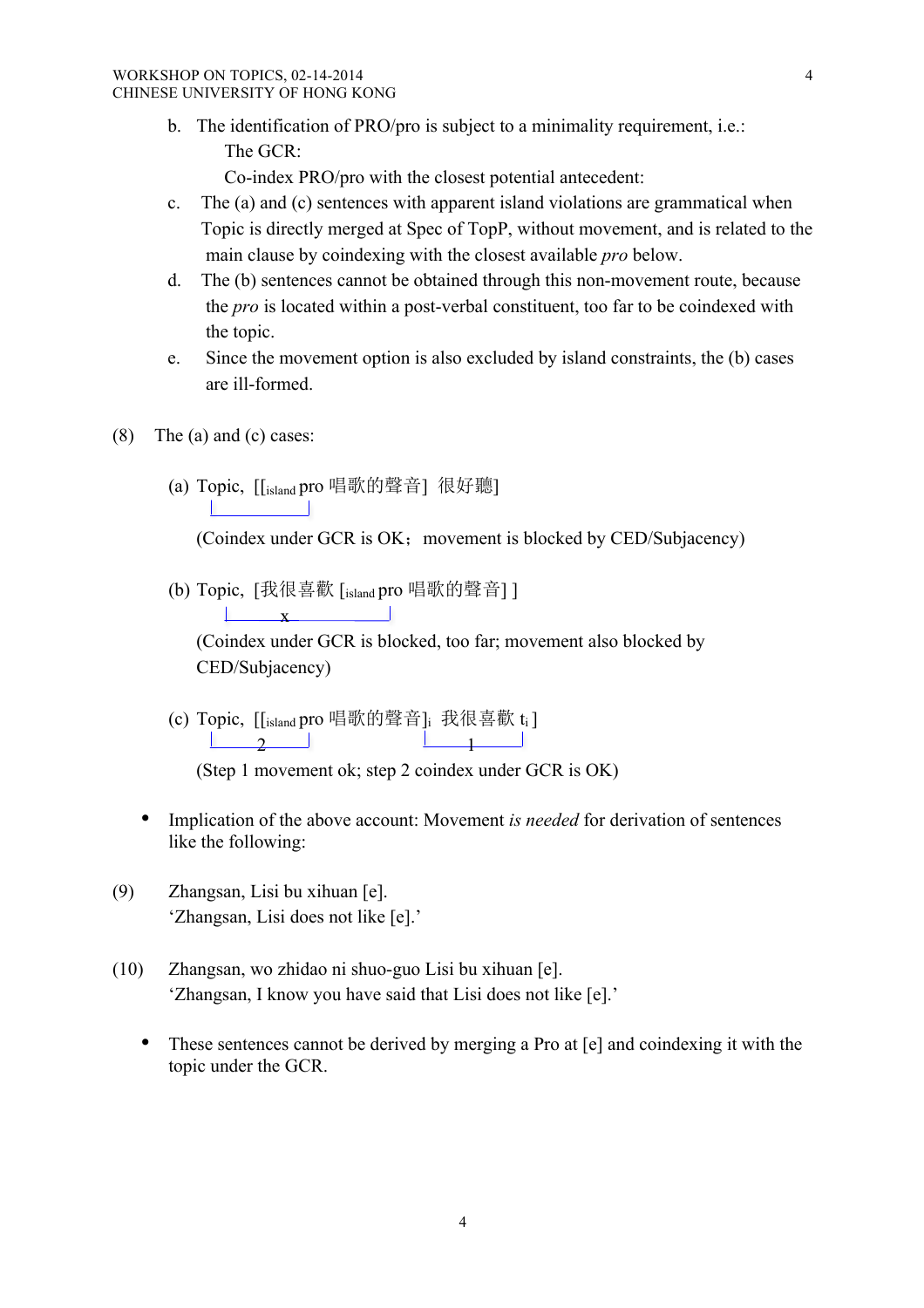**Contract Contract** 

- (11) The (a) and (c) cases:
	- (a) Topic, [[island pro 唱歌的聲音] 很好聽]

(Coindex under GCR is OK; movement is blocked by CED/Subjacency)

(b) Topic, [我很喜歡 [island pro 唱歌的聲音] ]

 $\mathbf{x}$ 

(Coindex under GCR is blocked, too far; movement also blocked by CED/Subjacency)

- (c) Topic, [[island pro 唱歌的聲音] 我很喜歡 ti ]  $\frac{1}{2}$  1 (Step 1 movement ok; step 2 coindex under GCR is OK)
- Implication of the above account: Movement *is needed* for derivation of sentences like the following:
- (12) Zhangsan, Lisi bu xihuan [e]. 'Zhangsan, Lisi does not like [e].'
- (13) Zhangsan, wo zhidao ni shuo-guo Lisi bu xihuan [e]. 'Zhangsan, I know you have said that Lisi does not like [e].'

These sentences cannot be derived by merging a Pro at [e] and coindexing it with the topic under the GCR.

### **3.3. Focus and minimality**

- Some apparent counterexamples to the left-right asymmetric pattern and the GCR account of it have been suggested by a number of linguists, including Xu and Liu 2003, who show that extraction is possible from some post-verbal islands.
	- The violations are not entirely free however, given the established observations above whose validity has been extensively confirmed.
	- No alternative account has been suggested that explain the existing patterns and their apparent exceptions.
- Based on detailed surveys, Zhang, Min (2009) provides the generalization that extraction is possible from a post-verbal island if the island domain is itself focalized: as in the environment of *zhi* 'only', *lian* 'even', negation, or when in contrast with another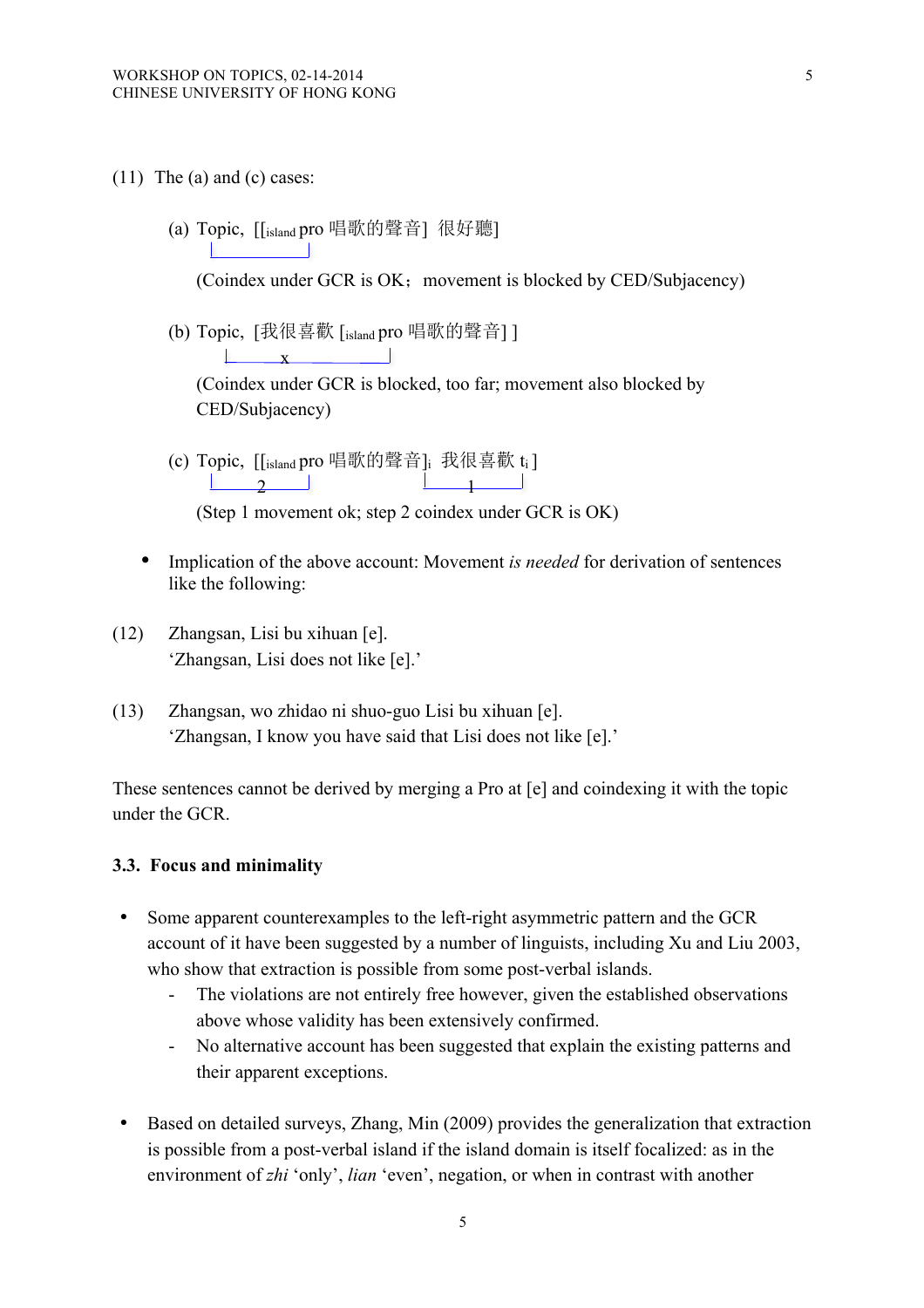constituent.

- (14) a. \*Zhangsan, wo kanjian le [e hou naoshao] Zhangsan, I saw Perf. [his] back-of-head.
	- b. Zhangsan, wo **zhi** kanjian le [e hou naoshao] Zhangsan, I only saw Perf. [his] back-of-head. 'Zhangsan saw only the back of his head.'
- (15) a. \*na-ge nühai, wo xihuan [e yanjing] That girl, I like [her] eyes.
	- b. na-ge nühai, wo xihuan [e yanjing]; zhe-ge nühai, wo xihuan [e bizi]. That girl, I like [her] eyes; this girl, I like [her] nose.
	- c. na-ge nühai, wo zhi xihuan [e yanjing]. That girl, I only like [her] eyes.
- (16) a.  $*$ na-ge xuesheng, wo jide [e mingzi] that student, I remember [his] name.
	- b. na-ge xuesheng, wo jide [e mingzi]; bu jide [e zhangxiang] That student, I remember [his] name; don't remember [his] looks.
	- c. na-ge xuesheng, wo zhi jide [e mingzi]. That student, I only remember [his] name.
	- d. na-ge xuesheng, wo lian [e mingzi] dou wang le. That student, I even [his] name all have forgotten.

Zhang, Min's 張敏 2009 proposal:

- (17) a. Both the extraction target and the extraction site must be in a state of being "activated" (receiving attention).
	- b. The target must be higher in potential topicality, the extraction site must be lower in potential topicality and higher in being a focus.
	- c. Definiteness of DP and specificity of events contribute to topicality of target, and relative opacity of the extraction site. Indefiniteness, focus particle, negation, contrast, etc., contribute to focus.
	- d. Subjacency applies to topicalization extractions.
	- e. Violation of Subjacency is tolerated only if the extraction site receives 'extra activation'.
	- Translating Zhang's observations to our terms: (also Huang & Yang 2013)
- (18) a. Focused elements are "activated"  $\rightarrow$  They trigger LF movement to the left periphery, to [Spec, FocusP].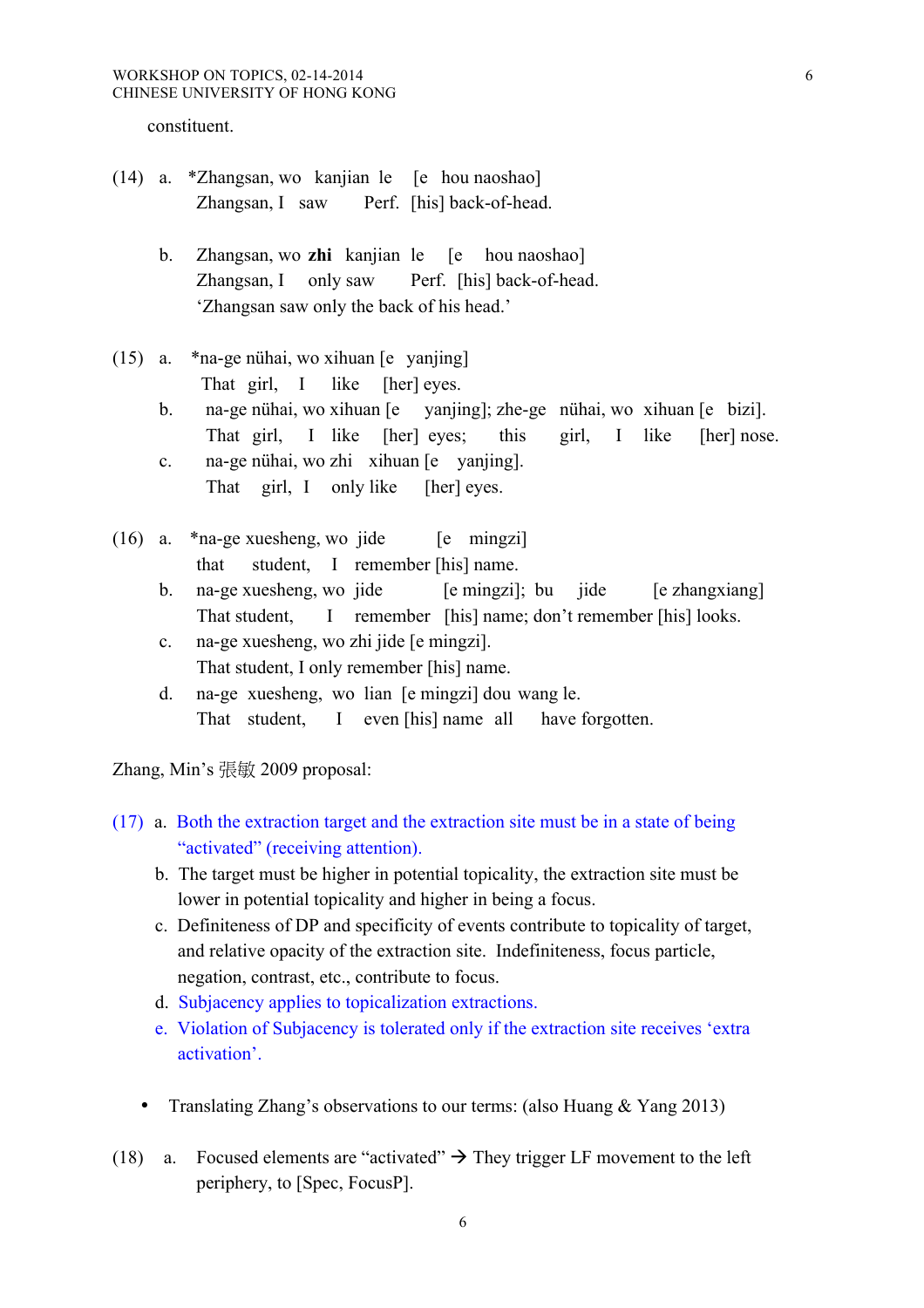- b. A possible alternative is to adjoin to  $vP$ , assuming reconstruction of the subject. (Mitcho Erlewine)
- c. See also Constant (2013): LF movement of Contrastive Topic. (Also assumed)
- (19) Focus = exhaustive focus
	- a. Overt movement: clefts, pseudo-clefts, etc.  $\rightarrow$  Overt trigger by F<sup>0</sup>.
	- b. Focus-in-situ: *shi*, *only*, focal stress, etc.  $\rightarrow$  LF movement.
	- c. Aslo compare Old Chinese vs. Modern Chinese (overt vs. movement to Focus), another typical case of the derivational timing parameter
- (20) Focus  $\rightarrow$  alternatives  $\rightarrow$  quantification  $\rightarrow$  operator position

See Rooth 1992, 1996 and many others after Rooth. For example, the semantics of *only*:

(21) *only*: **λ**C**λ**p**∀**q [ (q **∈** C & True(q) ) **↔** q = p ]

Partee 2009, on Rooth: *Only* combining with a clause  $\phi$  yields [a] the assertion  $\forall p$ [ (p  $\in$  [[ $\phi$ ]]<sup>f</sup>  $\&$  True(p))  $\rightarrow$  p = [[ $\phi$ ]]<sup>o</sup> ] and [b] the presupposition  $\phi$ . That is, *only*  $\phi$  [a] presupposes that  $\phi$ and [b] asserts that  $\phi$  is the only true member of  $\phi$ 's alternative set. For example:

- (21) John only saw  $[Bill]_F = only +$ 
	- a.  $\phi =$  John likes  $[Bill]_F$  = the ordinary semantic value of  $\phi = [[\phi]]^{\circ}$  [=presupposition]
		- b. The focus semantic value of  $\phi = [[\phi]]^f$  = the set of alternative propositions of the form "John saw x" (including *John saw Bill*).
		- c. Assertion: there is no true proposition of the form "John saw x" other than  $\phi$  itself (John saw Bill), i.e. the one where x is Bill:  $\forall p$ [ (p  $\in [[\phi]]^{\mathrm{f}} \& \mathrm{True}(p)$ )  $\rightarrow p = [[\phi]]^{\mathrm{o}}$  ] (Every true proposition that is a member of the alternative set is necessarily identical to the presupposed proposition.)

That is, a focus sentence with *only* involves universal quantification, hence a QR structure in LF by familiar assumption. Instead of universal quantification over propositions, we could speak of universal quantification over the DP object argument: Bill is the only value that makes the formula  $\{John saw x\}$  true. Either the restrictive or the non-restrictive schema:

- (22)  $\forall x$  Person (x)(John saw x)  $\rightarrow$  (x = Bill)  $\rightarrow$  viz., Every person that John saw is Bill.
	- Recall Chomsky 1976's earlier account of weak crossover:
- (23) a. \*Who does his mother love?
	- b. \*His mother loves everyone.
	- c. \*His mother loves someone.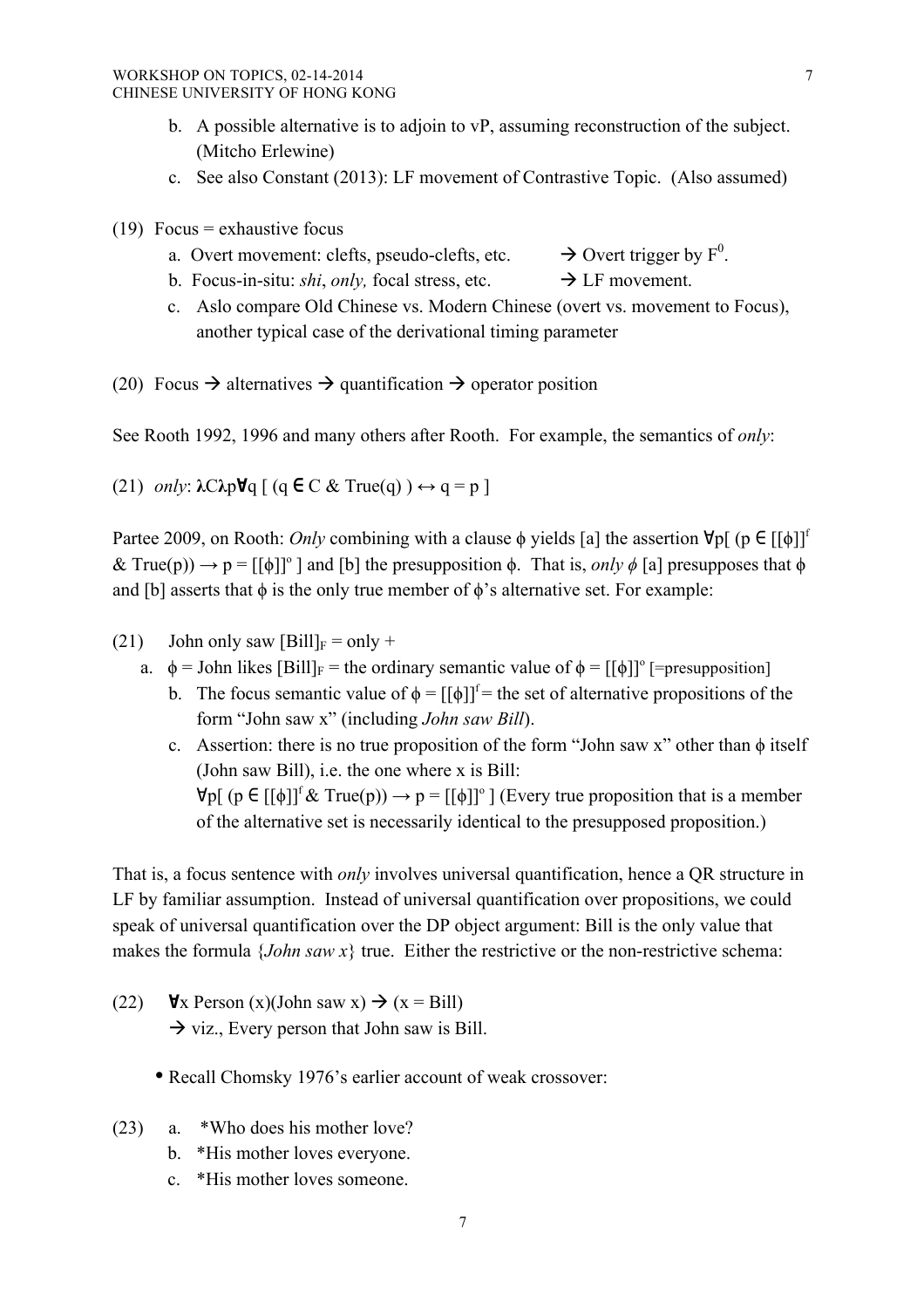- d. His mother loves John.
- e. \*His mother loves JOHN.
- (24) a. The woman he loved betrayed John.
	- b. \*The woman he loved betrayed everyone.
	- c. \*The woman he loved betrayed someone.
	- d. \*Who does the woman he loved betray e?
	- e. \*The woman he loved betrayed JOHN.
- (25) a. For  $x = John$ , his mother loves  $x_i$ .
	- b. For  $x =$  John, the woman he<sub>i</sub> loved betrayed  $x_i$ .
- (26) a.  $\forall$ x (his mother loves x) (x = John) b.  $\forall x$  (the woman he loved betrayed x) ( $x = John$ )

The LF representations (26a-b) are cases of 'weak crossover' in LF, ruled out by (27):

(27) The Leftness Condition: A variable cannot be the antecedent of a pronoun to its left.

Now let's go back and consider (15c) again:

(15c) na-ge xuesheng, wo zhi jide [e mingzi]. That student, I only remember [his] name.



- a. Overt movement of *wo* from vP to SpecTP.
- b. Covert LF movement of *e mingzi* (pro's name) to *zhi* 'only', yielding "only e's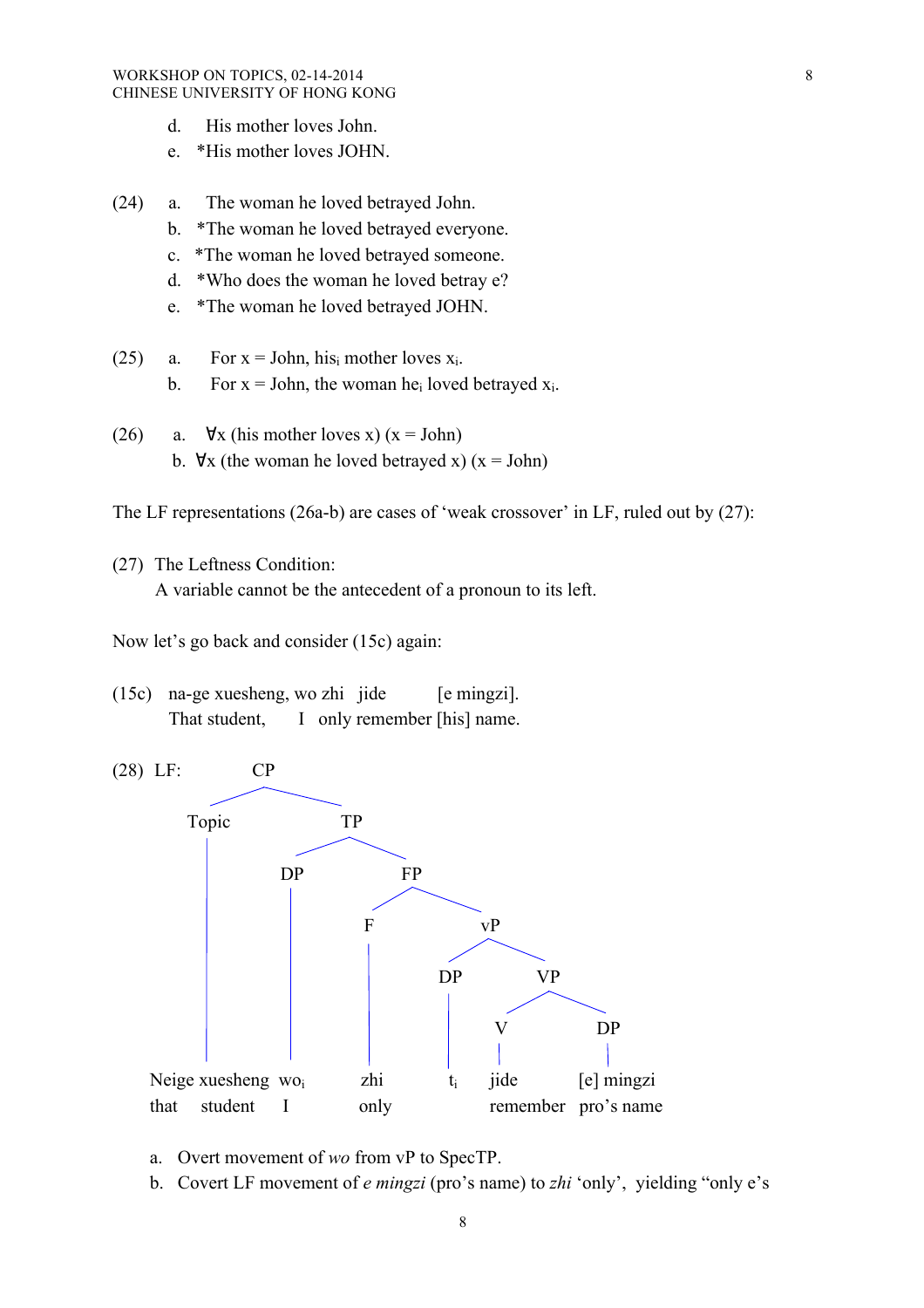name". The result is:

| (29)                                                 |  | neige xuesheng, wo zhi |  |  | <i>i</i> ide                                                  | [e mingzi]  |  |  |  |
|------------------------------------------------------|--|------------------------|--|--|---------------------------------------------------------------|-------------|--|--|--|
|                                                      |  | that student, I only   |  |  | remember                                                      | [pro] name. |  |  |  |
|                                                      |  |                        |  |  |                                                               |             |  |  |  |
| a. Move $[\textit{pro's name}]$ to <i>zhi</i> 'only' |  |                        |  |  |                                                               |             |  |  |  |
|                                                      |  |                        |  |  | b. Move 'only $[pro's]$ name' to Spec of FocusP, giving (30): |             |  |  |  |

(30)  $\lbrack \text{TopicP}$  that student<sub>2</sub>  $\lbrack \text{FocusP}$  [only *pro*<sub>2</sub>'s name]<sub>3</sub>]  $\lbrack \text{TP}$  I remember *t*<sub>3</sub> ]

c. *Pro* is properly co-indexed with the topic 'that student' under the GCR.

# **3.4. Summary:**

- Overt topic structure in Chinese may be formed by co-indexing *pro* with a basegenerated topic.
- Coindexing under GCR is subject to minimality/intervention, thus resulting in a systematic left-right asymmetry of apparent island violations.
- Movement is needed for the grammatical cases not derivable by *pro*+GCR.
- English: no similar apparent island violations possible due to the unavailability of the *pro* option. The only way to relate target to the topic position is by movement, which is restricted by Subjacency.
- Apparent departures from the left-right asymmetries are permitted when Focus is involved. These cases follow from the hypothesis that in-situ foci are subject to LF movement, which preposes the in-situ foci to Spec, FocusP position, closely (enough) below TopicP.

Additional evidence from Weak Crossover in Chinese:

|  | (31) a. 昨天我去找他的時候,張三正在家裡。 [for 他=張三] |  |
|--|--------------------------------------|--|
|  | b. *昨天我去找他的時候,只有張三在家。 [for 他=張三]     |  |

- (32) a. 昨天我去找他的時候,沒見到張三。 [for 他=張三] b. \*昨天我去找他的時候,只見到張三。 [for 他=張三]
	- Two pieces of argument for Focus Movement in LF (over the pure alternative semantics account)
		- Focus and the GCR
		- Weak Crossover and the Leftness Condition
		- Additional evidence from Xiang, Yimei (2014)
		- Cf. current work by Lawrence Cheung (e.g. 2013)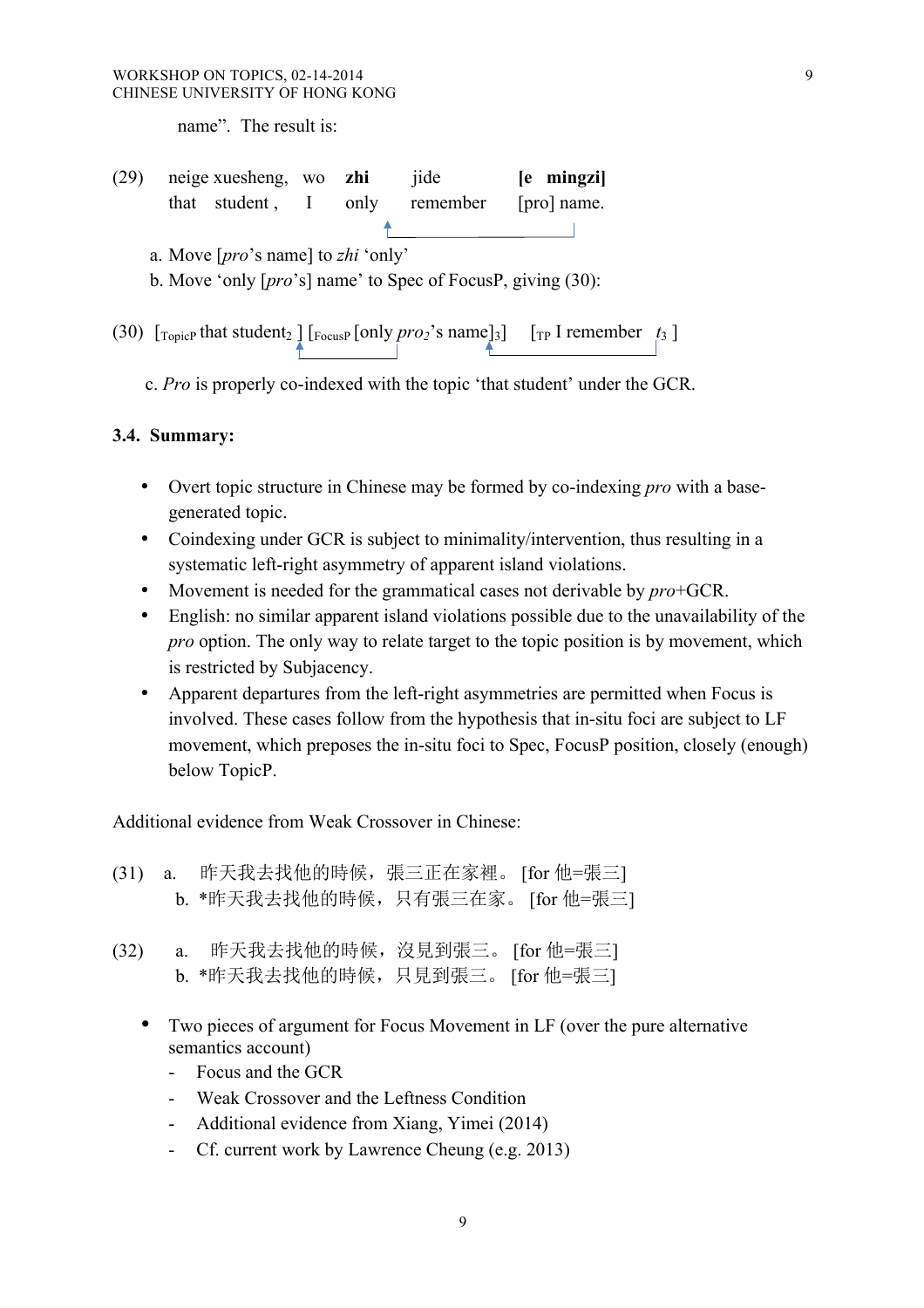## **4. Conditions on null (covert) topics:**

## **4.1. Huang and Yang (2013):**

- No pro-strategy available (no left-right asymmetries)
- Invention effects (by topics) and island effects
- Therefore, null topics must be created by movement
- Why should this be true? The answer: circularity of anaphoric dependency
- Null topics and island effects: no left-right asymmetries

Null topics are banned where they are related to a gap within an island—regardless of the position of the island—no left-right asymmetries (unlike the examples above). In each (a) sentence below, the empty subject cannot be understood as referring to a null topic, but with an overt topic, the (b)-sentences are fine. For example, none of the (a)-sentences can be used as a reply or a continuation of a sentence like "Now, let me talk about Lisi".

## Relative clause

- (33) a. \*[DP xuduo [CP *e* xie] de shu] dou hen changxiao. many write DE book all very well.sell 'Many books that [he] writes sell well.'
	- b. Lisi (a), \*[DP xuduo [CP *e* xie] de shu] dou hen changxiao. Lisi many write DE book all very well.sell 'Many books that [he] writes sell well.'

## Factive predicate

- (34) a . Zhangsan<sub>i</sub> fajue/zhidao/dezhi  $[e_{i}/*]$  kao-shang daxue le]. Zhangsan realize/know/learn exam-up university Perf. 'Zhangsan realizes/knows/learns that  $[he_{i*}]$  has passed the exam to university.'
	- b. Lisi<sub>i</sub>(a), Zhangsan<sub>i</sub> fajue/zhidao/dezhi [ $e_{*i}$  kao-shang daxue le]. Lisi Top Zhangsan realize/know/learn exam-up university Perf. 'Lisi<sub>i</sub>, Zhangsan<sub>i</sub> realizes/knows/learns that [he<sub>\*i/i</sub>] has passed the exam to university.'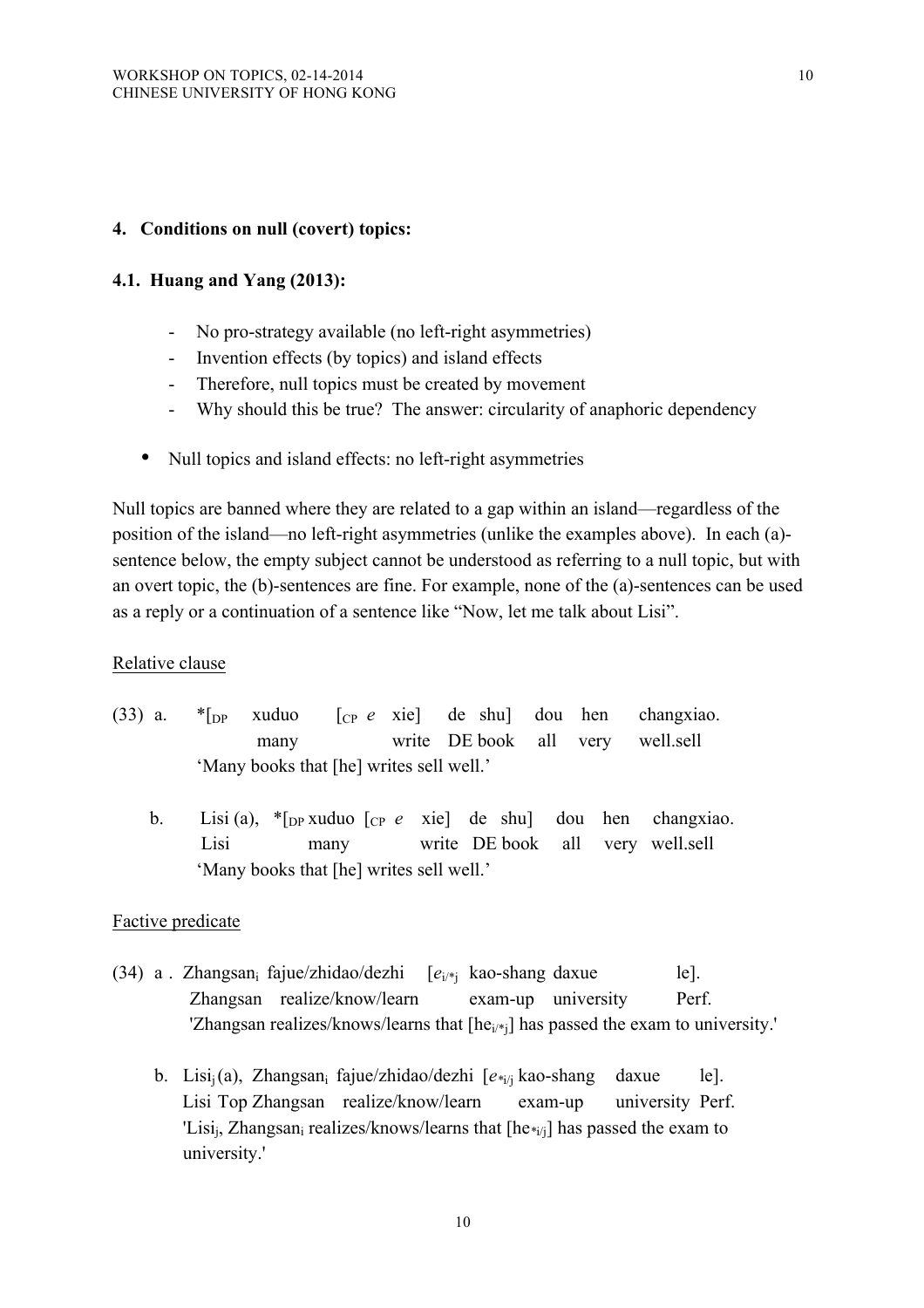#### Object topicalizatoin

- (35) a. Zhangsan<sub>i</sub>shuo daxue<sub>k</sub>  $[e_{i/*,i}]$  kao-shang  $e_k$  le ]. Zhangsan say university pass-up Perf. 'Zhangsan<sub>i</sub> said [he  $_{i\neq i}$ ] has passed the university entrance exam.'
	- b. Lisi<sub>i</sub> (a), Zhangsan<sub>i</sub> shuo daxue<sub>k</sub>  $[e^{i\phi}$  kao-shang  $e_k$  le ]. Lisi Top Zhangsan say university pass-up Perf. 'Lisi, Zhangsan<sub>i</sub> said [he<sub>\*i/i</sub>] has passed university entrance exam.'

#### NP complement clause

- (36) a. \*[DP [CP *e* cizhi ] de yaoyan]man-tian fei. resign DE rumor full-day fly 'The rumor that [he] has resigned spreads everywhere.'
	- b. Lisi (a), [DP [CP *e* cizhi ] de yaoyan] man-tian fei. Lisi Top resign DE rumor full-day fly 'Lisi, the rumor that [he] has resigned spreads everywhere.'

#### Adjunct clause

- (37) a.\*[yinwei *e*<sup>i</sup> mei lai shangxue], laoshij hen shengqi. because not come go.to.school teacher very upset 'Because [he<sub>i</sub>] didn't come to the school, the teacher<sub>i</sub> was very upset.'
	- b. Lisii (a), [yinwei *e*<sup>i</sup> mei lai shangxue], laoshij hen shengqi. Lisi Top because not come go.to.school teacher very upset 'Lisi<sub>i</sub>, because  $[he_i]$  didn't come to the school, the teacher<sub>i</sub> was very upset.'
- (38) a.\*[meidang *e*<sup>i</sup> du shu shi], womenj dou bu neng chu sheng. whenever read book then we all not can make noise 'Whenever [hei] is studying, wej cannot make noise.'
	- b. Lisii (a), [meidang *e*<sup>i</sup> du shu shi], womenj dou bu neng chu sheng. Lisi Top whenever read book then we all not can make noise 'Lisii, whenever [hei] is studying, wej cannot make noise.'

### *Wh*-interrogative

(39) a. Zhangsan<sub>i</sub> xiang-zhidao  $[$   $e_{i,*}$  mai-le shenme].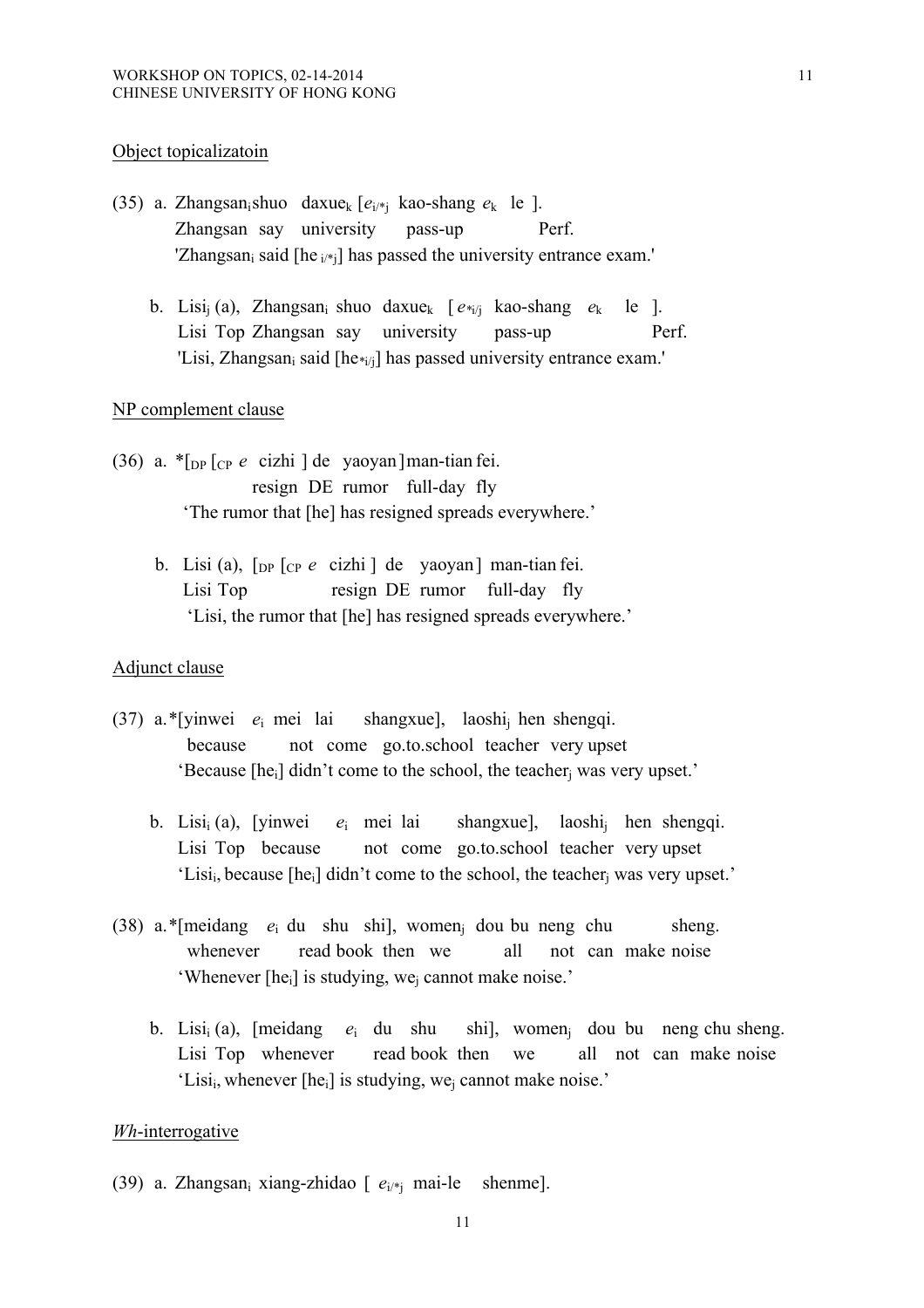Zhagnsan want-know buy-Perf. what 'Zhangsani wonders what [hej] bought.'

- b. Zhangsan<sub>i</sub> xiang-zhidao  $[$   $e_{i/k}$  qu-le nali]. Zhagnsan want-know go-Perf. where 'Zhangsan<sub>i</sub> wonders where [he<sub>i</sub>] went.'
- (40) a. Lisij (a), Zhangsani xiang-zhidao [ *e*<sup>j</sup> mai-le shenme]. Lisi Top Zhagnsan want-know buy-Perf. what 'Lisi<sub>i</sub>, Zhangsan<sub>i</sub> wonders what [he<sub>i</sub>] bought.'
	- b. Lisi<sub>i</sub> (a), Zhangsan<sub>i</sub> xiang-zhidao [  $e_i$  qu-le nali]. Lisi Top Zhagnsan want-know go-Perf. where 'Lisi<sub>i</sub>, Zhangsan<sub>i</sub> wonders where [he<sub>i</sub>] went.'

That is, there is a clear contrast between overt and null topics. Whereas an overt topic may side-step Subjacency by being coindexed with a *pro* within an island under the GCR, a null topic cannot be licensed in the same way.

- Generalization: An asymmetry between overt and null topics
	- Overt topicalization exhibits left-right asymmetries: no island effects when the island occurs on the left—because of the possibility of pro, which may license the merged topic under GCR.
	- Null topics, however, exhibit full island effects, with no left-right asymmetries. This means that the pro-GCR option is not available for null topics.
	- An overt Topic may be formed by EM (merge), but a null topic can be created only by IM (move).
- Why?
	- Referential circularity, valuation dependency

# **5. Null topics across dialogues (Liu 2014, in progress)**

- L. Liu (2014): Limited to monologues (except as below), since null topics need to be licensed (e.g. through a topic chain)
- A null object may occur in dialogues if occurring in a *parallel* environment
- A null subject is usually unacceptable across dialogues except as below.
	- Exception 1: as an answer to a yes-no question, provided the VP is "bare" [Vmove to V2 position?]

12

Exception 2: as an answer to a wh-question [XP-move to FocusP]

# **5.1. The null object across discourse**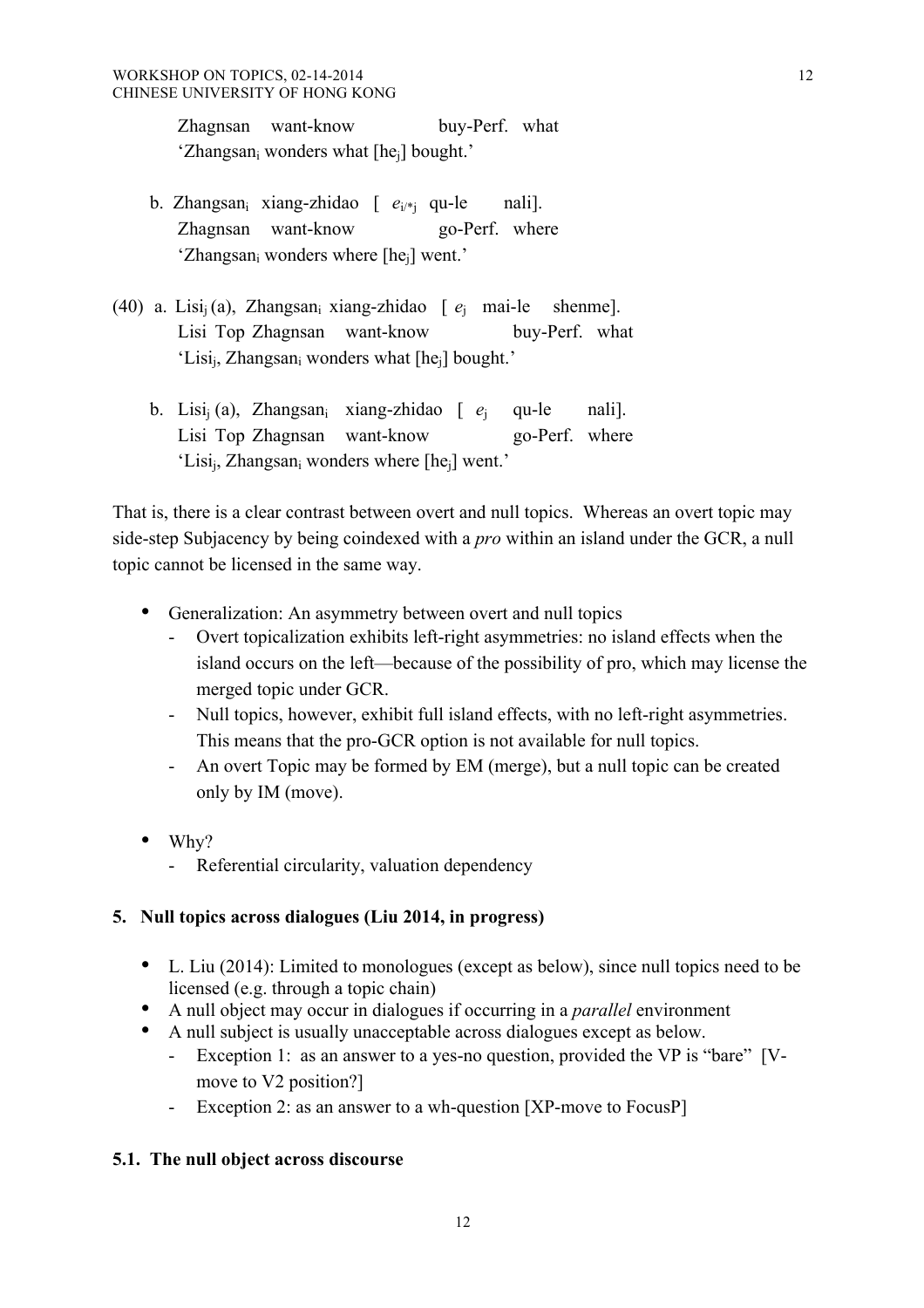#### WORKSHOP ON TOPICS, 02-14-2014 CHINESE UNIVERSITY OF HONG KONG

- (41) Context yielding an Aboutness(-shift) topic:
	- a. Speaker A: You know what! When I was shopping downtown with my boyfriend

yesterday, I saw Mary having lunch with John in the food court. The T-shirts that they wore had similar colors and patterns. It looks like they're dating. Do you know which John I am talking about? The Johni who plays basketball very well in my class.

- b. Speaker B: \*Shenme! Mali renshi ei. what Mary know 'What! Mary knows [John].'
- (42) Compare:
	- a. Speaker A: shei renshi Zhangsan?
	- b. Speaker B: Lisi renshi e.
	- A plausible account of null object across discourse: V-stranding VP ellipsis
		- Recalling Ai (2006), Goldberg (2006), Otani and Whitmn (1991), Huang (1988)
		- Other proposals: NP ellipsis [Cheng 2013; also cf. certain proposals on Japanese null pronouns—Takahashi, Oku, etc.]
		- Are there systematic differences between Chinese and J-K?

### **6. The null subject across discourse (Liu 2014, in progress)**

- Generally unacceptable (as noted by Louis Liu)
- (43) a. Malii renshi Bier ma? Mary know Bill Q 'Does Mary know Bill?'
	- b. \*ei renshi Bier. know Bill '[Mary] knows Bill.'

#### 6.1. **Exception 1:** Answers to yes-no questions: OK if the sentence contains only one verb

(44) a. Malii renshi Bier ma? Mary know Bill o 'Does Mary know Bill?'

## b. \*ei renshi.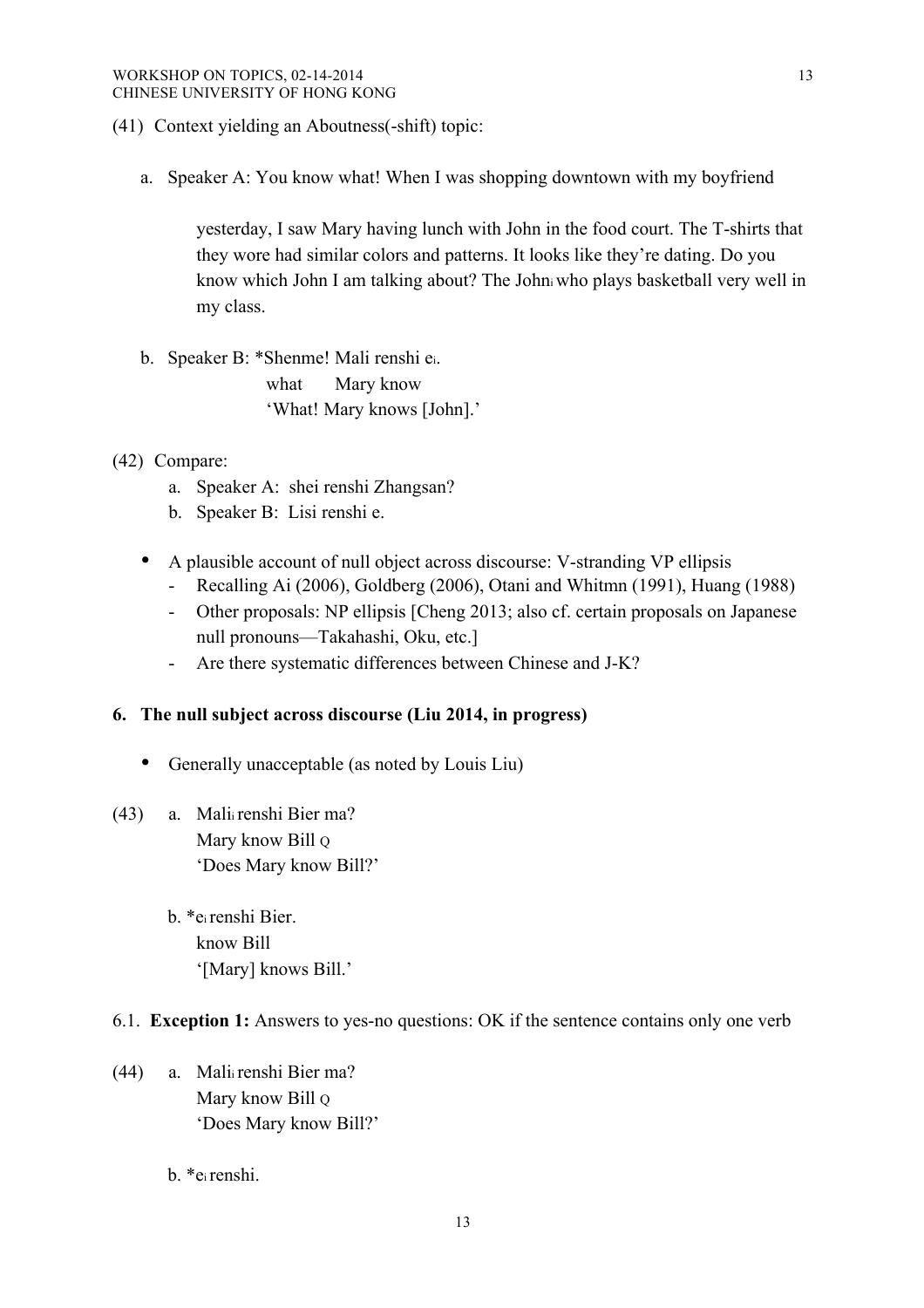know '[Mary] knows [Bill].'

Also compare (b) and (c):

- (45) a. Lisi xiangxin Zhangsan chengshi ma? Lisi believe Zhangsan honest O
	- b. \*e xiangxin Zhangsan chengshi ma? believe Zhangsan honest O
	- c. e xingxin e believe
	- Similar observations made by Shibata 奈津美 (2011)
	- Answers to the exception: V-to-C followed by sluicing
		- Following Simpson 2013, cf. Holmberg ...
- (46)  $\lceil c \rceil$  renshi/xiangxin  $\lceil r \rceil$  Lisi  $t_v \ldots \rceil$   $\Rightarrow$  sluicing  $\Rightarrow$ 
	- A case of V2 in Chinese! (cf. Tsai today)
	- Problems raised by the hypothesis that Chinese has V-to-v but not beyond? Answer: amputation (or asterisectomy), cf. Merchant, Lasnik, Ross.
	- Another case of V-to-C (Tang 2013) [followed by TP movement, maybe not by sluicing]
- (47) Lei Sinsang wa [A-J hoe-zho Taiwan, gau-zho sam-ge loi pengyau] Li Mr. said A-J went Taiwan met-past 3-Cl girl friend 'Mr. Li said that A-Jay went to Taiwan and got three girl friends.'
- (48) [A-J hoe-zho Taiwan, gau-zho sam-ge loi pengyau] wo. A-J went Taiwan met-past 3-Cl girl friend 'So (I heard) that A-J went to Taiwan and got three girls friends.'
- (49) Tang 2013 i.a.: wa  $\rightarrow$  wo involves raising into higher functional category (cf. Roberts, etc.). Top  $CP =$  Evidentiality Phrase
	- a.  $\lceil_{\text{CP-Evid}} \rceil_{\text{TP}}$  (e) wo  $\lceil_{\text{cp}} A-J \rceil_{\text{ event}}$  to Taiwan and got three girl friends]]
	- b.  $\lceil$  CP-Evid WO  $\lceil$  TP (e) t  $\lceil$  C<sub>P</sub> A-J went to Taiwan and got three girl friends  $\lceil$
	- c. Move CP to Spec Evid-P: [CP-Evid  $\begin{bmatrix} c_p \end{bmatrix}$  Cep A-J went to Taiwan and got three girl friends] wo  $\begin{bmatrix} T_P & (e) \\ t \end{bmatrix}$ d. Clean-up: